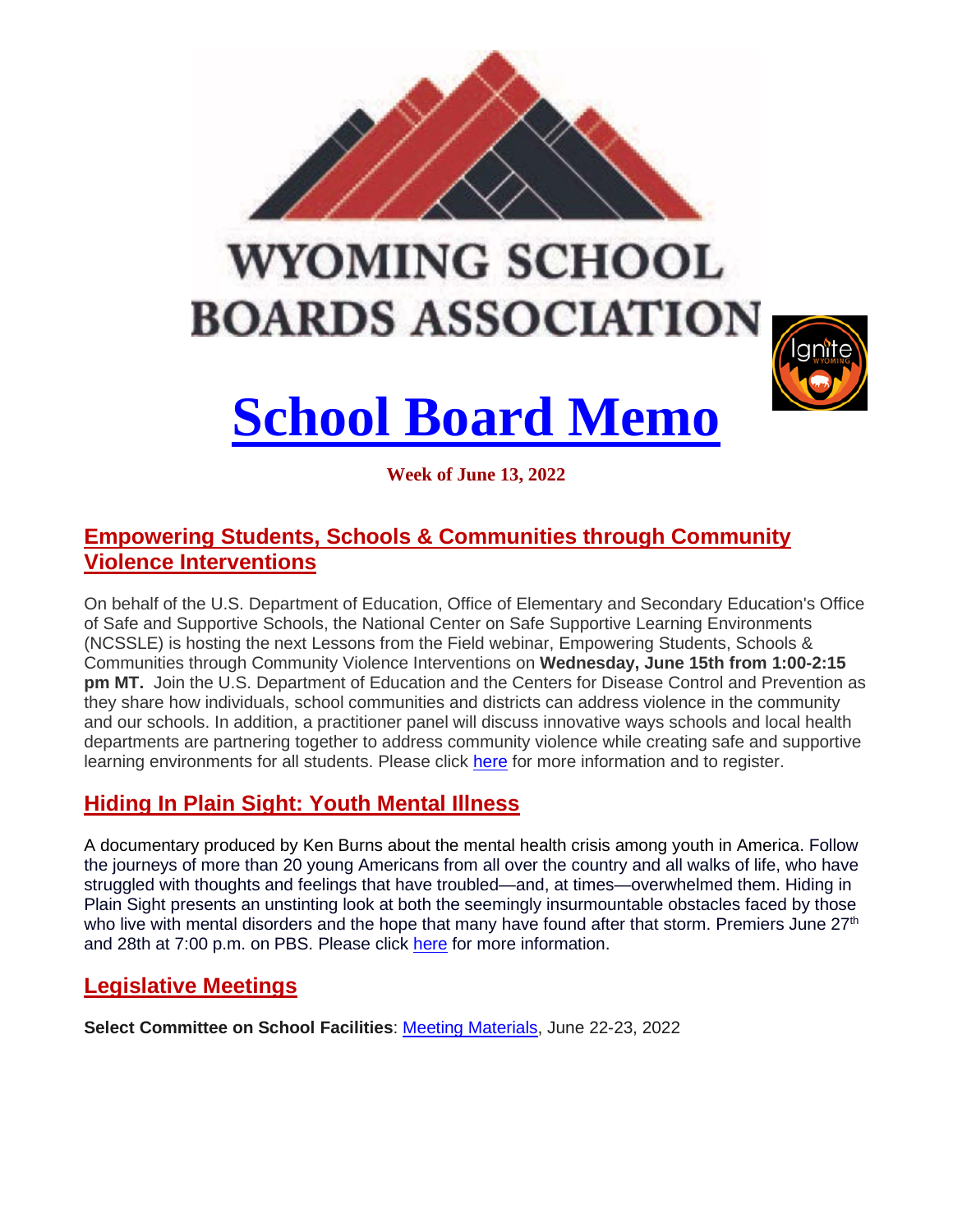### **Land Use Money for Wyoming Schools Drops**

Land use revenue earmarked for Wyoming's schools dropped for the fifth year in a row, the Legislative Service Office reported. It's the least the state has earned from activities on school trust lands in at least 15 years. The majority of Wyoming state lands are managed to support K-12 education. Money earned from leasing those lands for grazing or mineral extraction goes toward public schools, along with up to one-third of the state mineral royalties generated there. Read full article [here.](http://www.buffalobulletin.com/news/article_7664256e-e6a3-11ec-a7bf-23c6ba030291.html)

### **Wyoming State Board of Education to Consider Action of School District Accreditation**

The Wyoming State Board of Education (SBE) will consider action on annual accreditation recommendations for school districts, as well as approval of alternative schedule applications at its next meeting on June 16, 2022. The SBE will meet [virtually](https://lnks.gd/l/eyJhbGciOiJIUzI1NiJ9.eyJidWxsZXRpbl9saW5rX2lkIjoxMDAsInVyaSI6ImJwMjpjbGljayIsImJ1bGxldGluX2lkIjoiMjAyMjA2MTAuNTkyMTIzMDEiLCJ1cmwiOiJodHRwczovL3pvb20udXMvd2ViaW5hci9yZWdpc3Rlci9XTl9fVldDSkZHUFEzQ2pKTE9YT2pPazBBIn0.dUC0ukLWPe5dFyIeKcq8Re-6TdGfMENBCb1QlWOz5XQ/s/1451141400/br/132719532441-l) on the Zoom online platform; it will also discuss the approval of the WY-ALT assessment blueprint for Mathematics. All SBE meetings are open to the public. To attend the meeting virtually, register in advance [here.](https://lnks.gd/l/eyJhbGciOiJIUzI1NiJ9.eyJidWxsZXRpbl9saW5rX2lkIjoxMDEsInVyaSI6ImJwMjpjbGljayIsImJ1bGxldGluX2lkIjoiMjAyMjA2MTAuNTkyMTIzMDEiLCJ1cmwiOiJodHRwczovL3pvb20udXMvd2ViaW5hci9yZWdpc3Rlci9XTl9fVldDSkZHUFEzQ2pKTE9YT2pPazBBIn0.fFWOlLfRZWHjloW_YZfNicnd73Ps4TfQozWlCRKoaAw/s/1451141400/br/132719532441-l) After registering, participants will receive a confirmation email containing information about joining the meeting. Materials for board meetings are available on [BoardDocs.](https://lnks.gd/l/eyJhbGciOiJIUzI1NiJ9.eyJidWxsZXRpbl9saW5rX2lkIjoxMDIsInVyaSI6ImJwMjpjbGljayIsImJ1bGxldGluX2lkIjoiMjAyMjA2MTAuNTkyMTIzMDEiLCJ1cmwiOiJodHRwczovL2dvLmJvYXJkZG9jcy5jb20vd3kvd3lvcy9Cb2FyZC5uc2YifQ.Eg1mcK1ZJHAjW_SVtRtqrI-QaBwaYuXBDNtaJUJ442k/s/1451141400/br/132719532441-l) Previous meetings' minutes and materials may be viewed through the board's [website.](https://lnks.gd/l/eyJhbGciOiJIUzI1NiJ9.eyJidWxsZXRpbl9saW5rX2lkIjoxMDMsInVyaSI6ImJwMjpjbGljayIsImJ1bGxldGluX2lkIjoiMjAyMjA2MTAuNTkyMTIzMDEiLCJ1cmwiOiJodHRwczovL2VkdS53eW9taW5nLmdvdi9ib2FyZC9yZXNvdXJjZXMvbWVldGluZy1tYXRlcmlhbHMifQ.fyMybBqW9SDl1DfvmDC9d_fC28snnf7lyvuV8GiJs5A/s/1451141400/br/132719532441-l)

#### **Summer Hours**

The WSBA office has started summer hours and the office will be closed on Friday afternoons. May summer bring times with families and friends and much needed togetherness.

#### **Wyoming Insight: May 2022**

The May 2022 issue of the *[Wyoming](http://eadiv.state.wy.us/Insight/WY_Insight522.pdf) Insight* is available at the State of Wyoming's Economic Analysis Division website [http://eadiv.state.wy.us/.](http://eadiv.state.wy.us/) The *Wyoming Insight* serves as an energy index and business indicators report for the state.

### **Global Teaching Dialogue**

You're invited to the U.S. Department of State's sixth annual [Global Teaching Dialogue,](https://irex.us1.list-manage.com/track/click?u=4d9a146ddb2341cd8c3fd9061&id=8b43ef2571&e=fbac389f26) taking place online from July 19 – 20, 2022! The U.S. Department of State invites K-12 teachers and global education leaders to join the seventh annual Global Teaching Dialogue. This event is free of charge and will take place virtually. The 2021 National Teacher of the Year will deliver a keynote address and alumni of the State Department's Teacher Exchange Programs and other global education leaders will conduct workshops on incorporating global perspectives into lesson plans and on adapting educational strategies and useful pedagogical practices from other countries. Fulbright Teachers will lead sessions focused on global issues such as human rights, climate change, and diversity, equity, and inclusion. Attendees will also hear from U.S. Department of State officials about opportunities for students and educators of diverse backgrounds to participate in exchanges abroad, and have the opportunity connect with educators from around the world. [Registration](https://www.accelevents.com/e/2022-global-teaching-dialogue) is now open!

# **Reimagining and Innovating the Deliver of Education (RIDE)**

Governor Mark Gordon's K-12 Education advisory group has released an [executive summary](https://drive.google.com/file/d/12jl6hNr9Ag2SHIL2cwRgOY_5HGmdR6lk/view) and [report](https://drive.google.com/file/d/1vfNSsTODLJFNpv_g7x6aTqXaNJbFKDnG/view) summarizing feedback it received from Wyoming residents interested in the future of education in the state. More than 7,000 Wyoming residents participated in the online survey and highlighted both the perceived strengths of the state's education system, as well as areas of opportunity. [Announced in May](https://lnks.gd/l/eyJhbGciOiJIUzI1NiJ9.eyJidWxsZXRpbl9saW5rX2lkIjoxMDIsInVyaSI6ImJwMjpjbGljayIsImJ1bGxldGluX2lkIjoiMjAyMjA1MTMuNTc4OTcyMTEiLCJ1cmwiOiJodHRwczovL2dvdmVybm9yLnd5by5nb3YvbWVkaWEvbmV3cy1yZWxlYXNlcy8yMDIxLW5ld3MtcmVsZWFzZXMvZ292ZXJub3ItaW50cm9kdWNlcy1yaWRlLWFkdmlzb3J5LWdyb3VwLXRvLWxlYWQtay0xMi1lZHVjYXRpb24taW5pdGlhdGl2ZSJ9.bRpwI_fLL6W9Eo7_0rbpmhxwbvXFEBea-idAmQsaPe0/s/401270012/br/131313487468-l)  [2021,](https://lnks.gd/l/eyJhbGciOiJIUzI1NiJ9.eyJidWxsZXRpbl9saW5rX2lkIjoxMDIsInVyaSI6ImJwMjpjbGljayIsImJ1bGxldGluX2lkIjoiMjAyMjA1MTMuNTc4OTcyMTEiLCJ1cmwiOiJodHRwczovL2dvdmVybm9yLnd5by5nb3YvbWVkaWEvbmV3cy1yZWxlYXNlcy8yMDIxLW5ld3MtcmVsZWFzZXMvZ292ZXJub3ItaW50cm9kdWNlcy1yaWRlLWFkdmlzb3J5LWdyb3VwLXRvLWxlYWQtay0xMi1lZHVjYXRpb24taW5pdGlhdGl2ZSJ9.bRpwI_fLL6W9Eo7_0rbpmhxwbvXFEBea-idAmQsaPe0/s/401270012/br/131313487468-l) the Reimagining and Innovating the Delivery of Education (RIDE) Advisory Group is developing recommendations for elevating Wyoming's primary and secondary education system into a position of